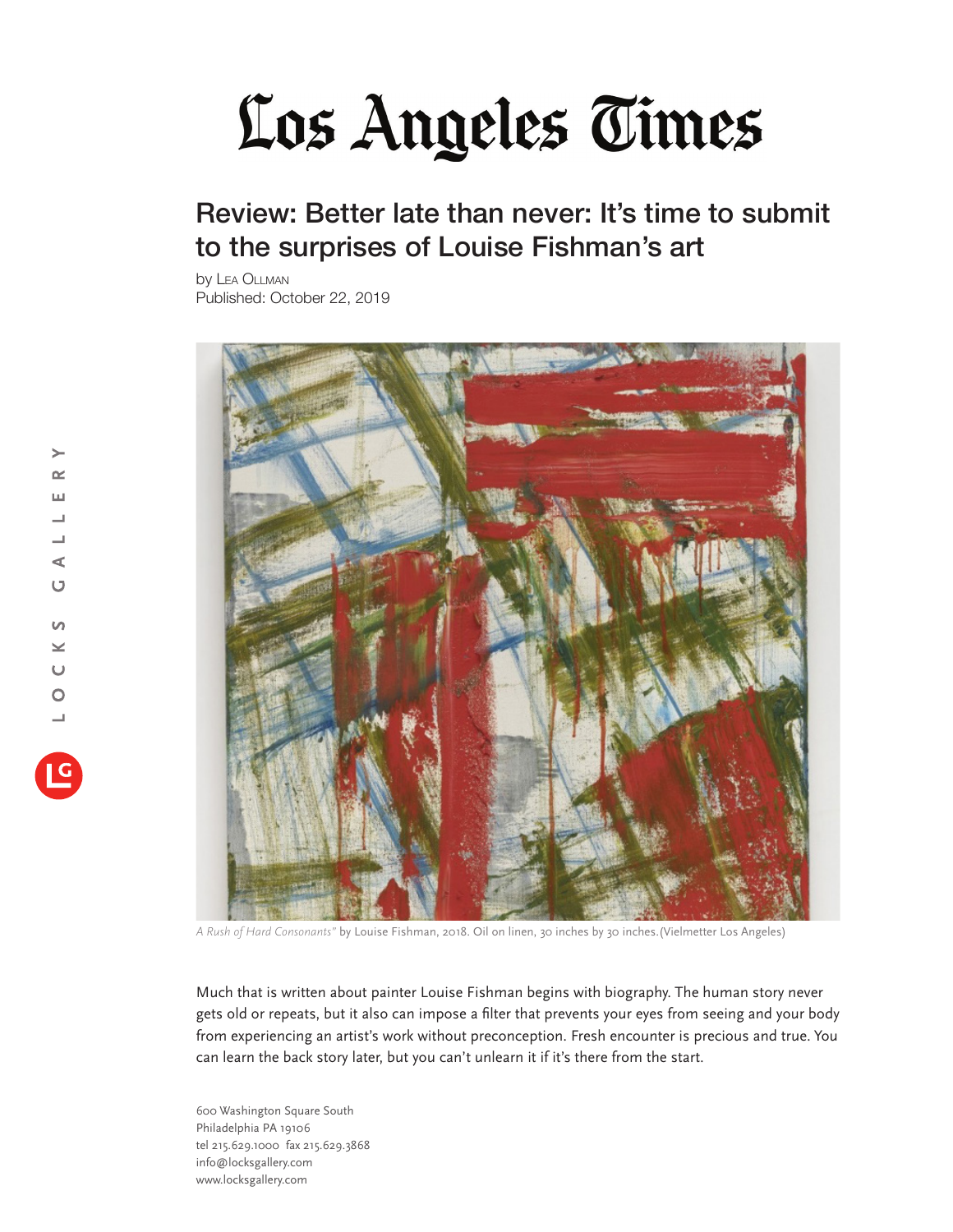Such was my gratitude that I hadn't done my homework before visiting Fishman's show at Vielmetter. The New York-based artist is 80 and has had a highly distinguished career, but her work was only vaguely familiar to me. Her last solo show in L.A. was 15 years ago, and I had seen only a smattering of pieces in group exhibitions. I felt shamefully late to the game and yet exhilarated to be discovering just what a vital game she is playing.



*"Frigg,"* by Louise Fishman, 2018. Oil on linen, 74 inches by 86 inches.(Vielmetter Los Angeles)

"Frigg" (2018) is the painting that ensnared me. Unlike most of the other recent work in the show, it is largely monochrome, black and white, with touches of blue, green and yellow. Its range of textures and tempos is as broad as its palette is narrow. Black paint rushes across the canvas in wide horizontal sweeps and two central diagonals. It weighs upon the surface in shorter strokes and slabs that are as dense and thick as asphalt. Dilute drips of grayish green course down to the bottom edge.

Some passages look scraped, leaving a thin layer of paint that sets the weave of the canvas into relief. In other places, delicate white ridges rise where a patterned object has been pressed into the wet paint and lifted. Fishman is sculpting motion and time here in stark, dynamic, immersive terms. "Frigg" has the quality of film, as of a landscape shot from a passing car and blurred by memory.

 $\rightarrow$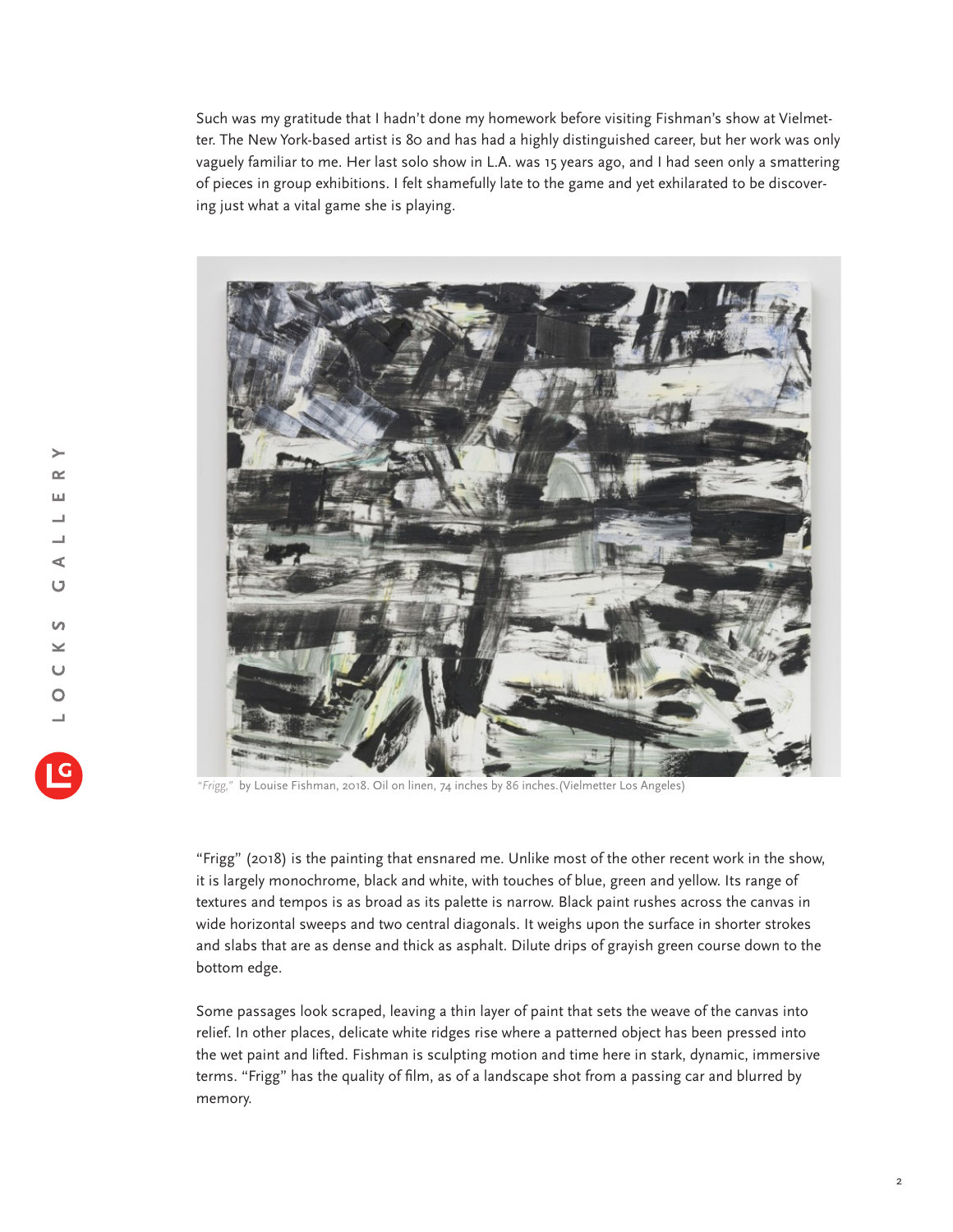

*"Mixed Weather"* by Louise Fishman, 2019. Oil on linen, 57 inches by 70 inches.(Vielmetter Los Angeles)

Perhaps "Frigg" was inspired by travels, perhaps by personal travails. "The Tumult in the Heart" is the show's overall title, reinforcing a sense of the work as interiority externalized. Fishman's work may be process-driven, but her process encompasses questions about self, culture and history as much as materials, color and surface.

Many of the paintings here reckon with the grid in some way, through its statement and its subversion, declaration and deviation. Fishman's gestures tend to be athletic. (Note the bold stroke bifurcating "Mixed Weather.") But she can also exercise restraint. The primed canvas of "Like Air I'll Rise" serves as a blank slate to sparing marks of calligraphic urgency.

Fishman has made geometric paintings, "Angry" paintings, works themed on Jewish identity and Holocaust remembrance, and images inspired by light, water and the natural world. She has borrowed from Franz Kline as from Joan Mitchell and J.M.W. Turner, and her sensibility has been nourished by poetry, music and meditation. She identifies as a feminist lesbian and has done her mighty part to help the male-dominated idiom of abstract expressionism come out, as she put it, "as an appropriate language for me as a queer ... a language appropriate to being separate." The vigor of her practice is formidable. The intensity and surprise of each painting simply don't diminish.

 $\rightarrow$